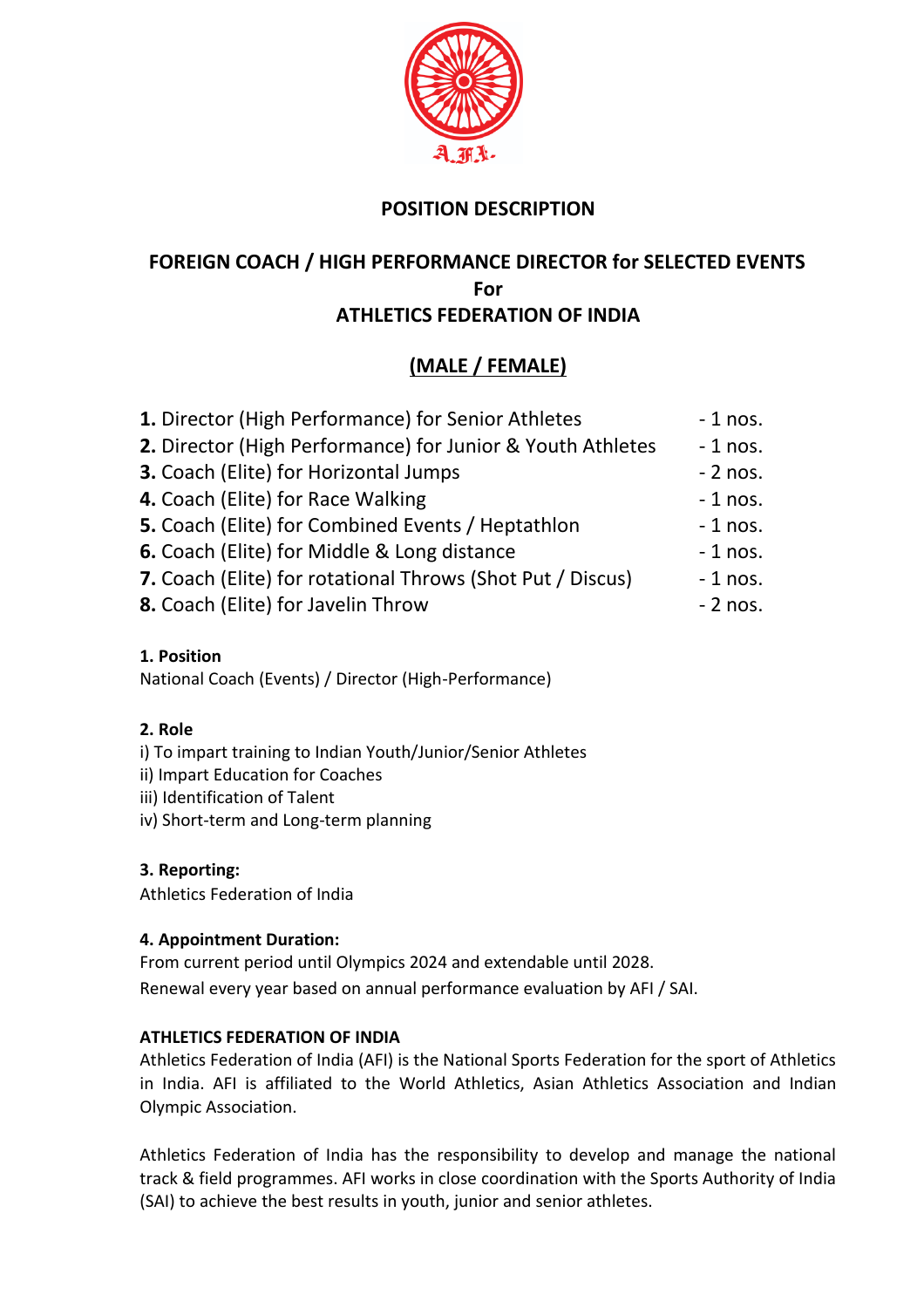#### **SPORTS AUTHORITY OF INDIA**

The Sports Authority of India (SAI) is a body set up by the Govt. of India, Ministry of Youth Affairs and Sports with the aim to promote and broad-base sports in the country and to implement schemes/programmes for achieving excellence in sports in different disciplines at the international level in order to establish India as a top sporting nation. For this, it requires highly qualified and experienced **Foreign Coaches & High Performance Directors in the above listed disciplines of Athletics** to train/assist the Indian athletes for achieving excellence at Asian Games/Commonwealth Games/Olympics and other major international events.

## **Qualification**

- $\Box$  Language Should be able to speak English (preferably) preferably English
- $\Box$  Computers Should have knowledge of computers

#### **Experience**

- $\Box$  Should have trained Senior National Teams / Elite Athletes for at least 3-5 years.
- ⮚ Should have produced medal winning athletes at the level of Continental/Asian/World/Olympics or other major International Competitions (names of the athletes to be mentioned in the Curriculum Vitae).
- $\Box$  Should be physically fit to demonstrate the technique to the athletes while imparting training.
- $\Box$  Details of last 3 (three) assignments mentioning nature of engagement, job profile, salary/remuneration and expected salary in India.

#### **Age**

 $\Box$  Should be physically and mentally fit preferably below 65 years of age. However, in exceptional cases, the Committee may relax the age restriction.

#### **Salary**

 $\Box$  Negotiable and comparable in the industry.

#### **Tenure**

- $\Box$  The Foreign Coach/Expert/Director would be engaged for a period until Olympics 2024 and further extended subject to performance review. The contract is renewal every year based on annual performance evaluation by AFI / SAI.
- $\Box$  The Contract can be terminated even earlier with 1 (one) months' notice from either side.

## **Perks**

- $\Box$  Medical expenses of the Coach, spouse and one dependent child preferably in Govt. hospitals or through Mediclaim insurance policy.
- □ Personal Accidental Insurance Policy to the Coach only.